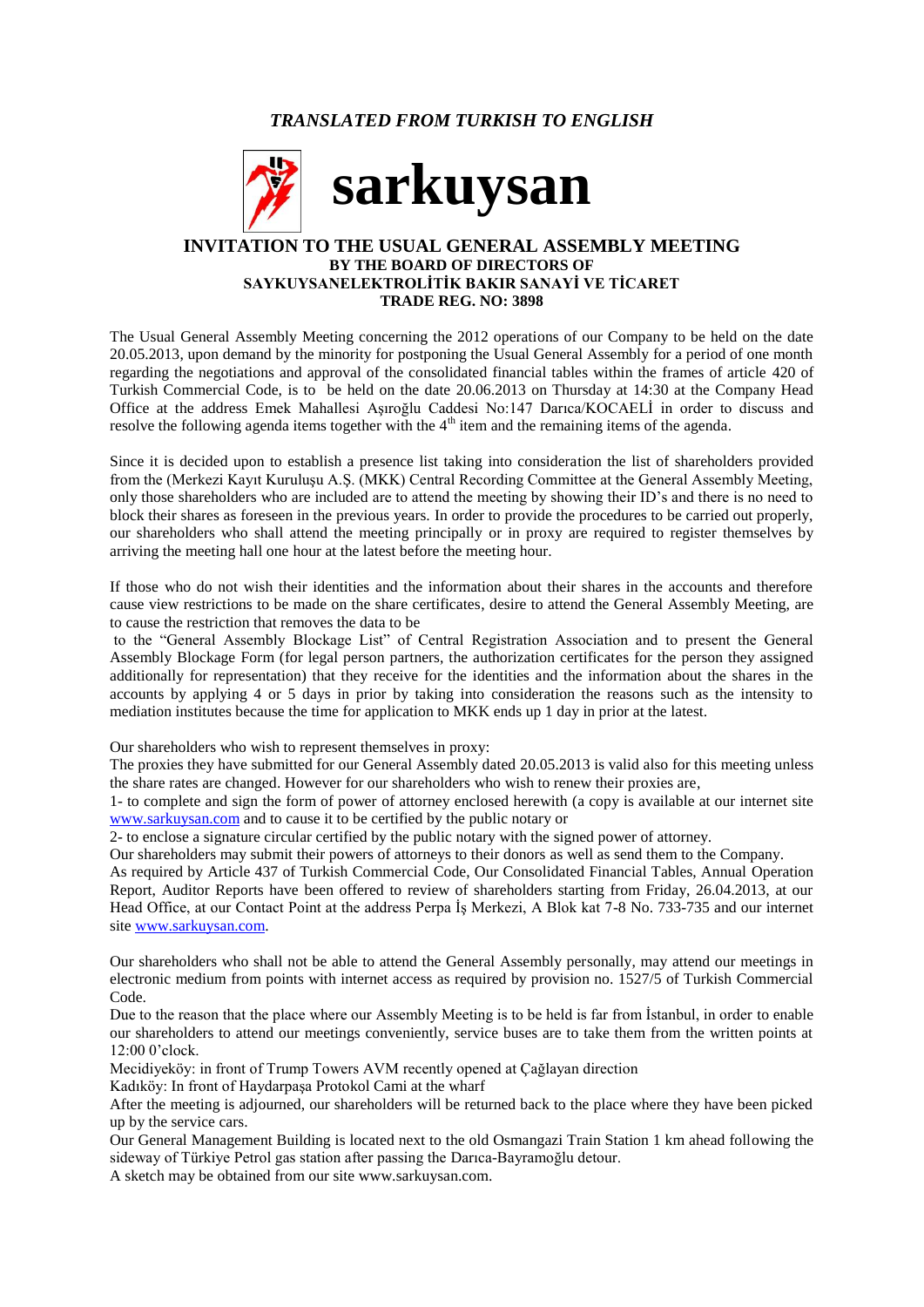# **AGENDA OF THE USUAL GENERAL ASSEMBLY MEETING OF**

**SAYKUYSAN A.Ş**.

1- Opening and constituting the Presidency of the Meeting Board and authorizing the Presidency of Board to sign the minutes of meeting for the name of the General Assembly,

2- Reading, discussing and approving the consolidated financial tables for the year 2012,

3. Discussing the acquittal of the members of the Board of Directors and the Auditors individually due to their studies for the year 2012,

4. Determining the use of profit, the rates of profit/loss to be distributed,

5. Informing the shareholders about the donations made by our Company within the year of 2012,

6. Informing the partners about guarantees, pledges and mortgages awarded by our Company,

7. Informing the shareholders about the principles of remuneration of Members of the Board of Directors and Top Management Members,

8. As required by regulations of Capital market Board, informing the shareholders about "Acknowledgement Policy of the Company",

9. Upon decision dated 24.01.2013 and no. 1366/13.04 of our Board of Directors and the permissions dated 05.03.2013 and no. 2110 of the Capital Market board and dated 11.03.2013 and no. 1983 of the Ministry of Customs and trade, to take a decision on modification of article 6 of our main agreement in order to raise the ceiling of our registered capital.

10. Upon decision dated 14.03.2013 and no. 1375/13.13 of our Board of Directors and the permissions of the Capital Market Board and the Ministry of Customs and Trade, in order to provide its conformity with the provisions of the new Turkish Commercial Code No. 6102, to take a decision on modification of articles 4,7,9,10,11,12,13,14,15,16,17,18,19,20, 21,22,23,24,25,26,27,28,29 as follows, and to modify article 30 to be included in article 35 and to decide upon adding articles 30, 31,32,33,34 to our main agreement,

11. Discussing the Internal Instructions of our Company pre the General Assembly and offering it for approval,

12. Determining the receivables such as attendance fees, bonus, premiums of the members of the Board of Directors.

13. Election of two Independent Members of the Board of Directors and determining their terms of duty

14. As required by the regulations of capital Market board and the Turkish Commercial Code, upon suggestion of the committee responsible for auditing, the independent auditing firm named Çağdaş Bağımsız Denetim Serbest Muhasebeci Müşavirlik A.Ş. chosen for the period of one year by the Board of Directors to be approved by the General Assembly,

15. Permitting the members of the Board of Directors within the frames of regulations of Capital market Board and within the scope of articles 395 and 396 of Turkish Commercial Code.

16- Of the members of the Board of Directors of our company, Mr. Aykut Menetlioğlu and Ms Didem Erkan to be dismissed and election for new members to replace them.

17. Wishes and Suggestions